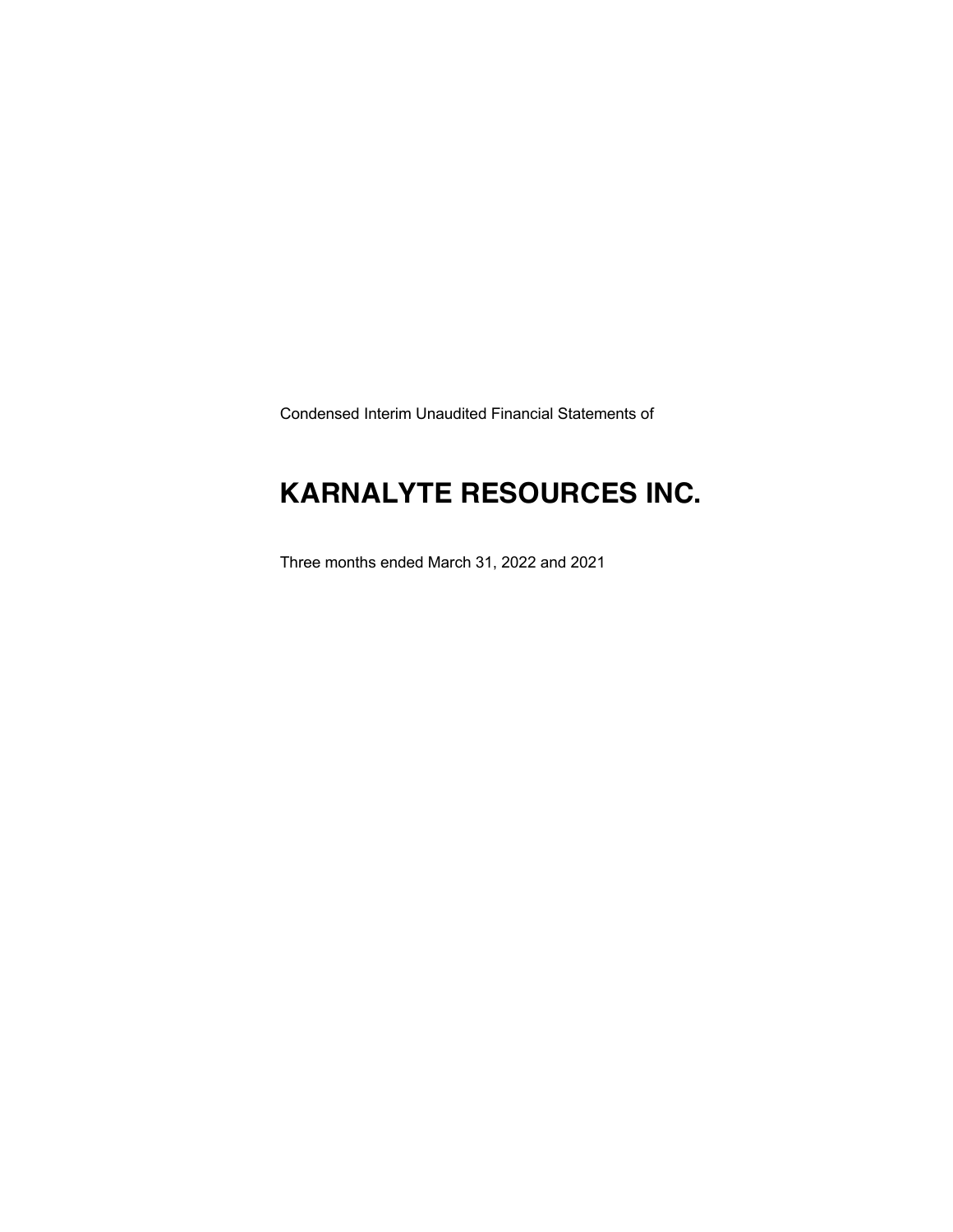Condensed Interim Statements of Financial Position (unaudited)

(CAD \$ thousands)

|                                                      | March 31,<br>2022 | December 31,<br>2021 |
|------------------------------------------------------|-------------------|----------------------|
| <b>ASSETS</b>                                        |                   |                      |
| <b>Current assets</b>                                |                   |                      |
| Cash and cash equivalents                            | \$<br>1,133       | \$<br>1,799          |
| Trade and other receivables                          | 69                | 50                   |
| Prepaids                                             | 732               | 649                  |
|                                                      | 1,934             | 2,498                |
| Restricted cash                                      | 375               | 375                  |
| Capital assets (note 4)                              | 260               | 263                  |
| Exploration and evaluation and other assets (note 5) | 5,257             | 5,257                |
| <b>ASSETS</b>                                        | \$<br>7,826       | \$<br>8,393          |
| LIABILITIES AND SHAREHOLDERS' EQUITY                 |                   |                      |
| <b>Current liabilities</b>                           |                   |                      |
| Trade and other payables                             | \$<br>924         | \$<br>884            |
| Decommissioning liability (note 6)                   | 1,544             | 1,746                |
| <b>Total liabilities</b>                             | 2,468             | 2,630                |
| Shareholders' equity                                 |                   |                      |
| Share capital (note 7)                               | 132,149           | 132,149              |
| Contributed surplus                                  | 9,699             | 9,685                |
| Deficit                                              | (136, 490)        | (136, 071)           |
| Total shareholders' equity                           | 5,358             | 5,763                |

LIABILITIES AND SHAREHOLDERS' EQUITY  $$ 7,826$  \$ 8,393

Basis of presentation (note 2), Contingent liabilities (note 10)

See accompanying notes to the financial statements.

Approved on behalf of the Board on May 10, 2022

Vishvesh Nanavaty, Director

verthisigned" verthisigned" verthisigned" verthisigned" verthisigned" verthisigned" verthisigned" verthisigned<br>
The Gerald Scherman, Director verthisigned verthisigned verthisigned verthisigned verthisigned verthisigned v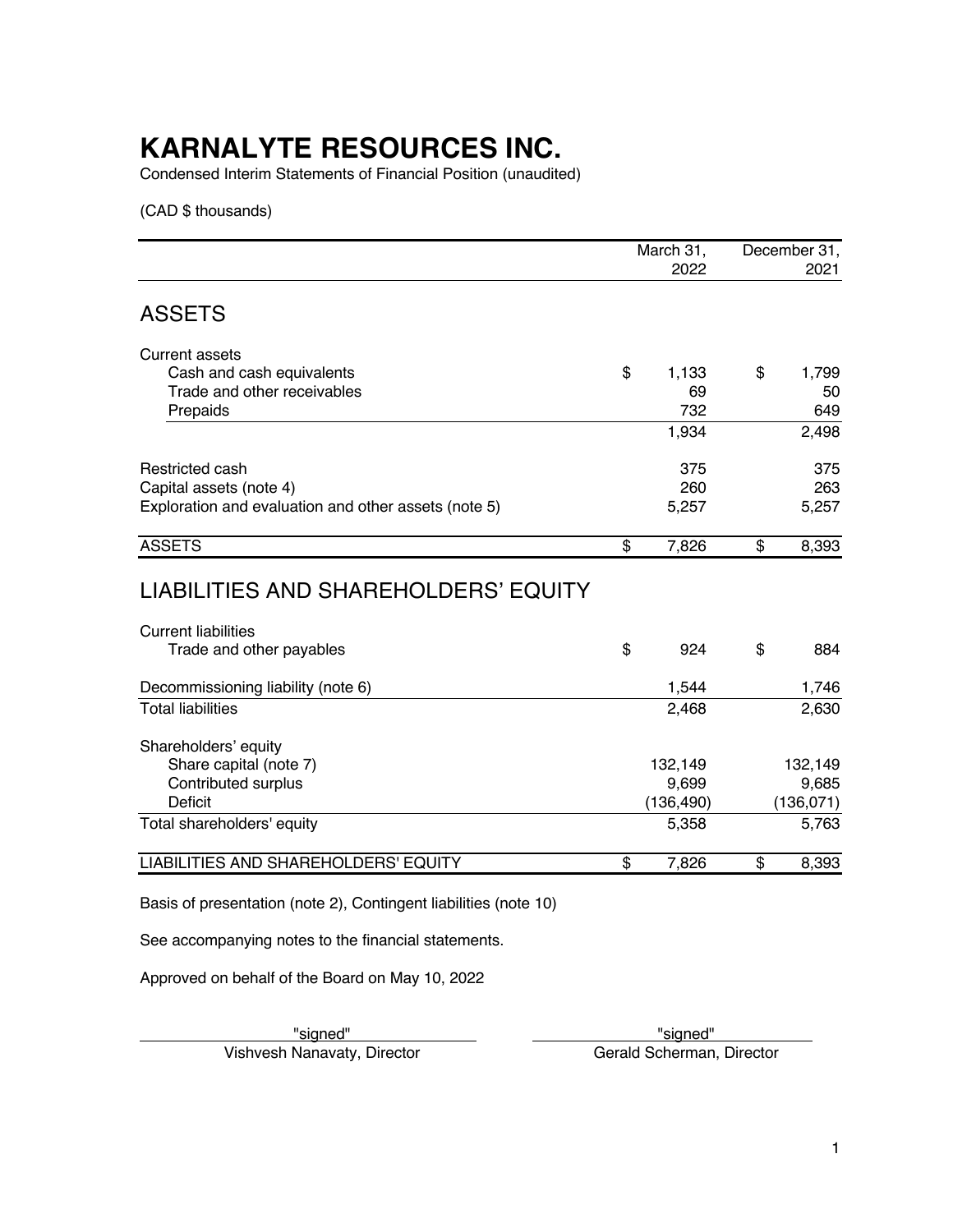Condensed Interim Statements of Loss and Comprehensive Loss (unaudited)

For the three months ended March 31, 2022 and 2021 (CAD \$ thousands)

|                                              | 2022         | 2021         |
|----------------------------------------------|--------------|--------------|
| <b>Expenses</b>                              |              |              |
| General and administrative                   | \$<br>376    | \$<br>591    |
| Depreciation (note 4)                        | 3            | 17           |
| Share-based compensation (note 7(c))         | 14           | 9            |
| Impairment (note 5)                          | 239          | 152          |
| Other income                                 | (217)        | (190)        |
|                                              | 415          | 579          |
| Finance income                               | (3)          | (6)          |
| Finance expense                              |              | 4            |
| Net finance expense (income)                 | 4            | (2)          |
| Loss and Comprehensive loss                  | \$<br>(419)  | \$<br>(577)  |
| Loss per share (note 7(b)) Basic and diluted | \$<br>(0.01) | \$<br>(0.01) |

See accompanying notes to the financial statements.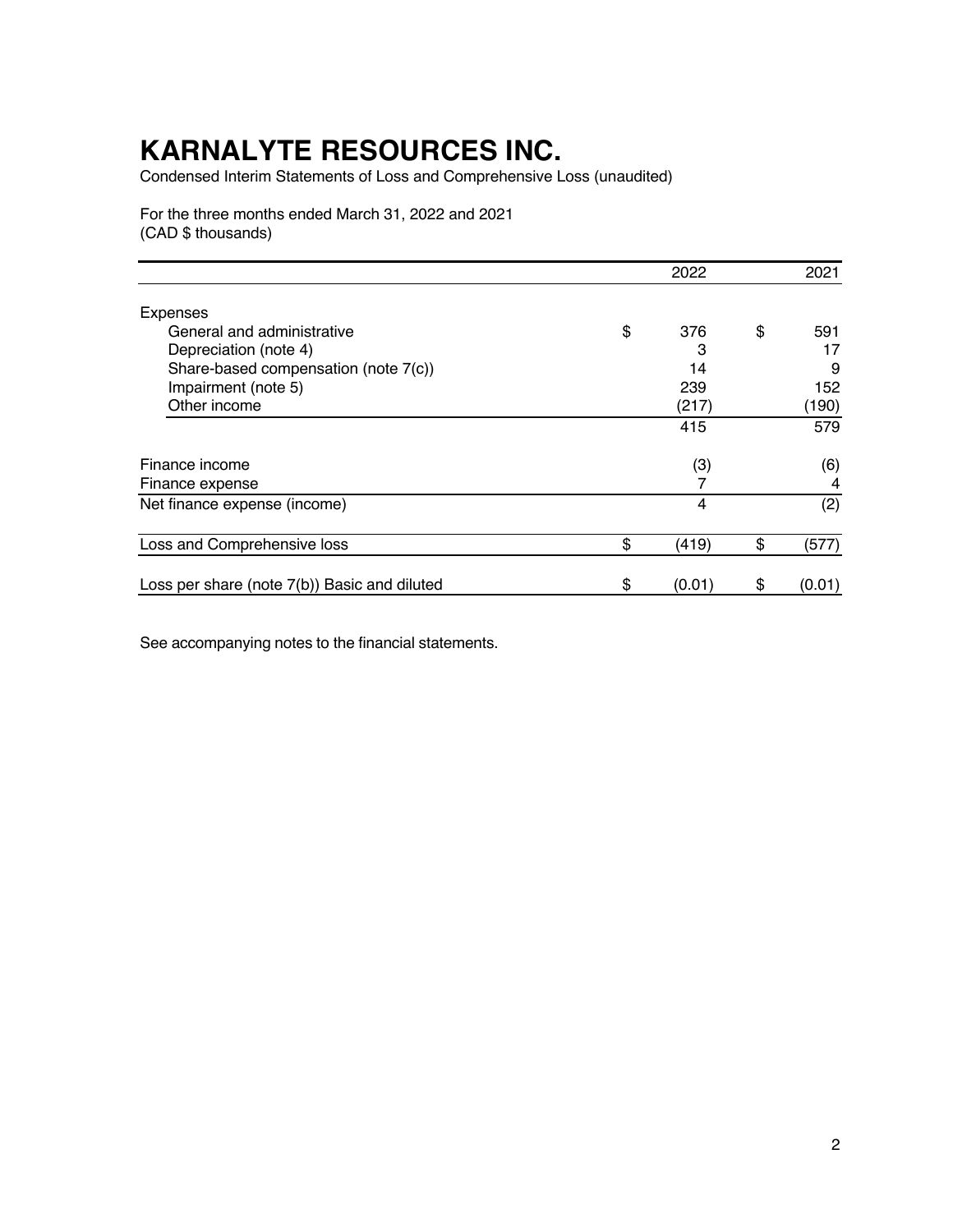Condensed Interim Statements of Cash Flows (unaudited)

For the three months ended March 31, 2022 and 2021 (CAD \$ thousands)

|                                                                | 2022        | 2021           |
|----------------------------------------------------------------|-------------|----------------|
|                                                                |             |                |
| Cash Flows (used in) from Operating Activities                 |             |                |
| Net loss for the period                                        | \$<br>(419) | \$<br>(577)    |
| Add (deduct)                                                   |             |                |
| Depreciation (note 4)                                          | 3           | 17             |
| Share-based compensation (note 7(c))                           | 14          | 9              |
| Impairment (notes 5)                                           | 239         | 152            |
| Other income                                                   | (209)       | (178)          |
| Net finance expense (income)                                   | 4           | (2)            |
| Interest income received                                       | 3           | 4              |
| Changes in non-cash working capital (note 8)                   | (62)        | (759)          |
|                                                                | (427)       | (1, 334)       |
| Cash Flows used in Investing Activities                        |             |                |
| Additions to mineral properties and intangible assets (note 5) | (239)       | (152)          |
| Cash Flows used in Financing Activities                        |             |                |
| Repayment of lease obligation                                  |             | (13)           |
| Effect of foreign exchange on cash                             |             | $\overline{2}$ |
| Change in cash and cash equivalents                            | (666)       | (1, 497)       |
| Cash and cash equivalents, beginning of period                 | 1,799       | 4,821          |
| Cash and cash equivalents, end of period                       | \$<br>1,133 | \$<br>3,324    |
|                                                                |             |                |
| Cash and cash equivalents are comprised of:                    |             |                |
| Cash                                                           | 1,072       | 3,272          |
| Cash equivalents                                               | 61          | 52             |
|                                                                | \$<br>1,133 | \$<br>3,324    |
| Cash and cash equivalents, end of period                       |             |                |

See accompanying notes to the financial statements.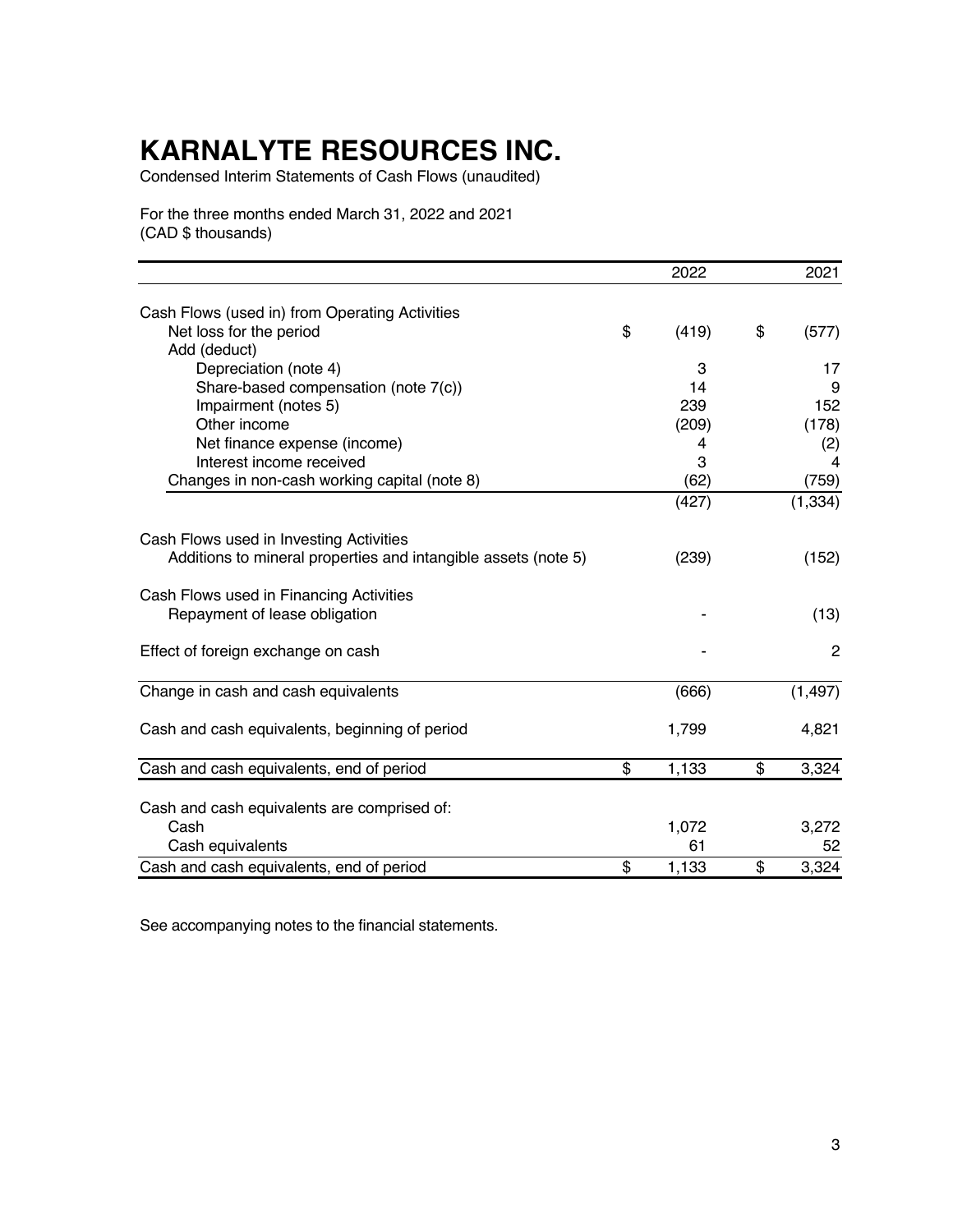Condensed Interim Statements of Changes in Equity (unaudited)

For the three months ended March 31, 2022 and 2021 (CAD \$ thousands)

|                                      |        | 2022 |            |        | 2021 |            |  |
|--------------------------------------|--------|------|------------|--------|------|------------|--|
|                                      | Number |      | Amount     | Number |      | Amount     |  |
| <b>Share Capital</b>                 | 42,174 | \$   | 132,149    | 42,174 | \$   | 132,149    |  |
| <b>Contributed Surplus</b>           |        |      |            |        |      |            |  |
| Balance, beginning of period         |        |      | 9,685      |        |      | 9,569      |  |
| Share-based compensation (note 7(c)) |        |      | 14         |        |      | 9          |  |
| Balance, end of period               |        |      | 9,699      |        |      | 9,668      |  |
| Deficit                              |        |      |            |        |      |            |  |
| Balance, beginning of period         |        |      | (136,071)  |        |      | (133, 878) |  |
| Net loss for the period              |        |      | (419)      |        |      | (577)      |  |
| Balance, end of period               |        |      | (136, 490) |        |      | (134, 455) |  |
| Balance, end of period               |        | \$   | 5,358      |        | \$   | 7,362      |  |

See accompanying notes to the financial statements.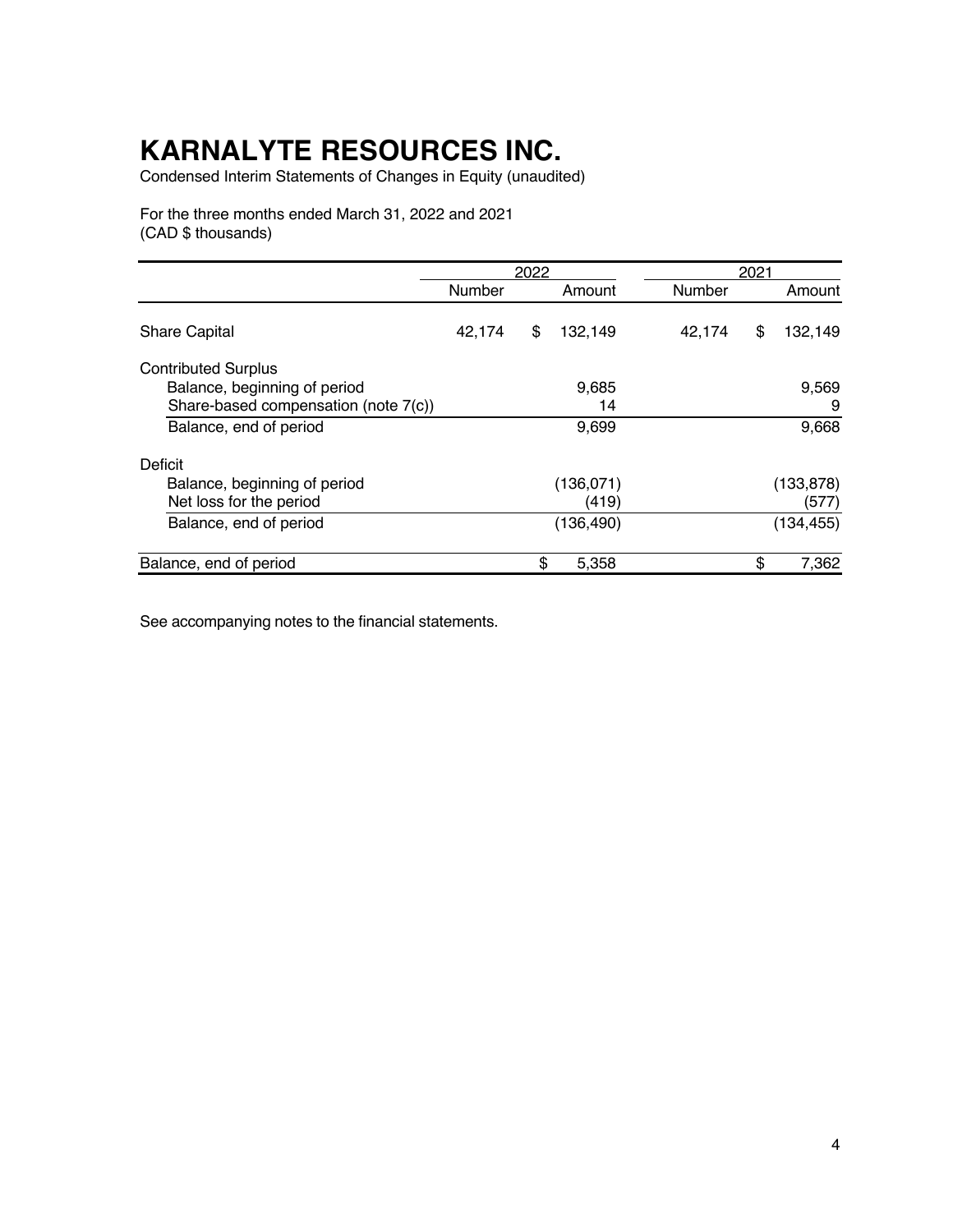Notes to Condensed Interim Financial Statements (unaudited)

For the three months ended March 31, 2022 and 2021 (All tabular amounts are in CAD thousands except per share amounts)

### **1. Reporting entity**

Karnalyte Resources Inc. (the "Company" or "Karnalyte") is incorporated under the laws of the province of Alberta. As at the date of the financial statements, the business of Karnalyte consisted of the exploration and development of its property and planned construction of a production facility and development of a potash mine. The property is situated in Saskatchewan, south of Wynyard and contains a dominant zone of potash and magnesium minerals.

The Company's address is PO Box 22055 RPO Wildwood, Saskatoon, SK S7H 5P1.

### **2. Basis of presentation**

These financial statements are prepared on the assumption that the Company will continue as a going concern. Management is aware, in making its going concern assessment, of material uncertainties related to events and conditions that may cast significant doubt upon the Company's ability to continue as a going concern and therefore it may be unable to realize its assets and discharge its liabilities in the normal course of business.

The Company is in its pre-development phase and therefore there is material uncertainty regarding the Company's ability to raise additional funds to maintain sufficient financial resources to fund ongoing operating and required exploration expenditures and to move forward to the production stage. There is also material uncertainty with respect to various legal matters which may result in additional liabilities to the Company (note 10). As at March 31, 2022, the Company had incurred an accumulated deficit of \$136,490,000 and expects to incur further expenditures on the exploration and future development of its mineral exploration projects. As at March 31, 2022, the Company had working capital (current assets less current liabilities) of \$1,010,000 which is expected to be insufficient to fund operations in the upcoming year. In addition to ongoing operating expenses, the Company is committed to expenditures in 2022 and subsequent years on its regulatory spending requirements and mineral properties to keep the Company in good standing (note 9). The Company also expects to provide funding to settle the decommissioning liability (note 6).

The ability of the Company to continue as a going concern is dependent upon obtaining further equity issuances or other forms of financings. The Company is pursuing additional capital. Failure to obtain additional funding on a timely basis may cause the Company to postpone development plans, forfeit rights in its properties or reduce or terminate its operations.

These financial statements do not include any adjustments to carrying values of asset amounts and liabilities, or reported expenses that may be necessary if the going concern assumption were not appropriate.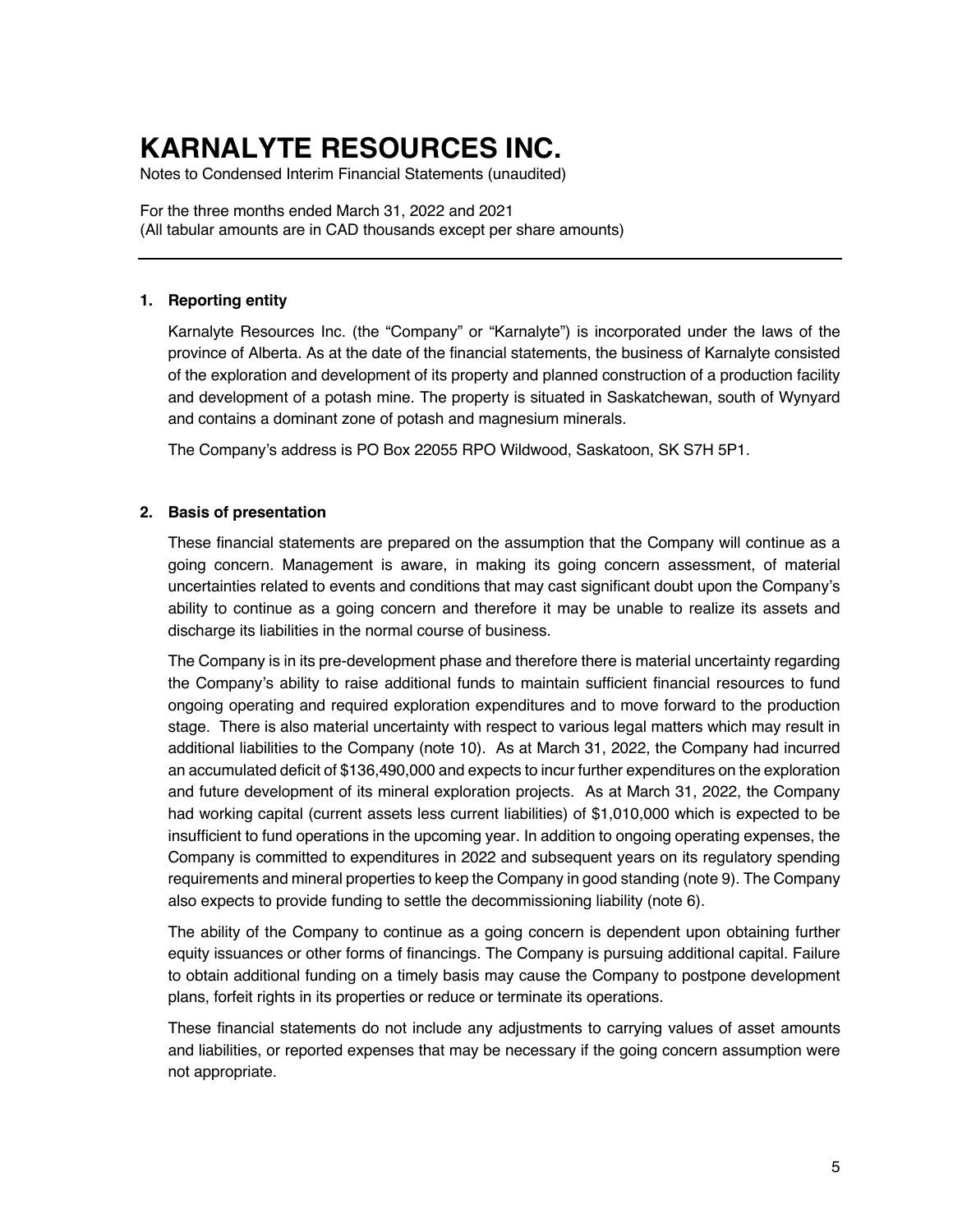Notes to Condensed Interim Financial Statements (unaudited)

For the three months ended March 31, 2022 and 2021 (All tabular amounts are in CAD\$ thousands except per share amounts)

#### **3. Basis of preparation**

(a) Statement of compliance

These condensed interim unaudited financial statements have been prepared by management in accordance with International Accounting Standard ("IAS") 34, Interim Financial Reporting, as issued by the International Accounting Standards Board. In preparing these interim financial statements the Company applied the same accounting policies as disclosed in the year-end financial statements dated December 31, 2021. These statements do not include all information or disclosures normally provided in annual statements. These interim statements should be read in conjunction with the annual financial statements and related notes.

These financial statements were authorized for issue by the Board of Directors on May 10, 2022.

|                              |                  |          | Processing           | Assets       | Right    |      |        |
|------------------------------|------------------|----------|----------------------|--------------|----------|------|--------|
|                              | Land and         |          | and other            | Under        | of Use   |      |        |
|                              | <b>Buildings</b> | Vehicles | Equipment            | Construction | Asset    |      | Total  |
|                              |                  |          |                      |              |          |      |        |
| Cost                         |                  |          |                      |              |          |      |        |
| Balance at January 1, 2021   | 497\$<br>\$      | 117      | \$<br>3,658          | \$<br>20,015 | \$<br>80 | - \$ | 24,367 |
| <b>Disposals</b>             | (48)             | (117)    | (93)                 |              | (80)     |      | (338)  |
| Balance at December 31, 2021 | 449              |          | 3,565                | 20,015       |          |      | 24,029 |
| Balance at March 31, 2022    | $$449$ \$        |          | \$<br>3,565          | \$<br>20,015 | \$       | \$   | 24,029 |
|                              |                  |          |                      |              |          |      |        |
| Accumulated depreciation     |                  |          |                      |              |          |      |        |
| Balance at January 1, 2021   | $$223$ \$        | 117      | \$<br>3,639          | \$<br>20,015 | \$<br>55 | -\$  | 24,049 |
| Depreciation                 | 13               |          | 15                   |              | 25       |      | 53     |
| Disposals                    | (48)             | (117)    | (91)                 |              | (80)     |      | (336)  |
| Balance at December 31, 2021 | 188              |          | 3,563                | 20,015       |          |      | 23,766 |
| Depreciation                 | 3                |          |                      |              |          |      | 3      |
| Balance at March 31, 2022    | $$191$ \$        |          | \$<br>3,563          | \$<br>20,015 | \$       | \$   | 23,769 |
|                              |                  |          |                      |              |          |      |        |
| Carrying amounts             |                  |          |                      |              |          |      |        |
| December 31, 2021            | \$<br>261 \$     |          | \$<br>2              | \$           | \$       | S    | 263    |
| March 31, 2022               | \$<br>258\$      |          | \$<br>$\mathfrak{p}$ | \$           | \$       | \$   | 260    |

### **4. Capital assets**

As at March 31, 2022, cumulative impairment losses recognized for capital assets is \$20,128,000 (December 31, 2021 - \$20,128,000).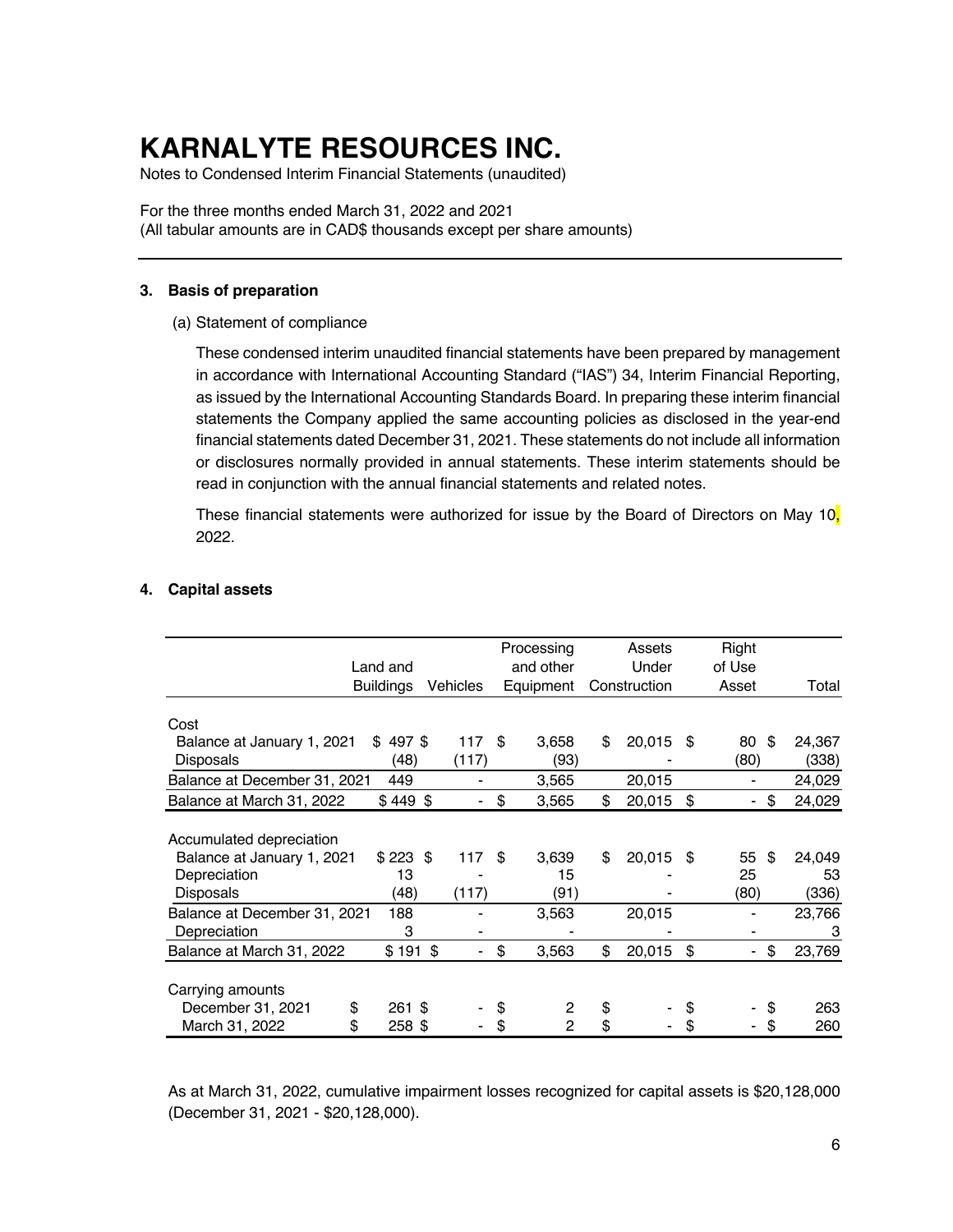Notes to Condensed Interim Financial Statements (unaudited)

For the three months ended March 31, 2022 and 2021 (All tabular amounts are in CAD\$ thousands except per share amounts)

### **5. Exploration and evaluation and other assets**

|                                    | Mineral<br>Properties | Process<br>Patents | Computer<br>Software | Total        |
|------------------------------------|-----------------------|--------------------|----------------------|--------------|
| Cost                               |                       |                    |                      |              |
| Balance at January 1, 2021         | \$<br>51,855          | \$<br>212          | \$<br>257            | \$<br>52,324 |
| Additions                          | 519                   | 5                  |                      | 524          |
| <b>Disposals</b>                   |                       |                    | (11)                 | (11)         |
| Balance at December 31, 2021       | 52,374                | 217                | 246                  | 52,837       |
| Additions                          | 238                   |                    |                      | 239          |
| Balance at March 31, 2022          | \$<br>52,612          | \$<br>218          | \$<br>246            | \$<br>53,076 |
| Amortization and impairment losses |                       |                    |                      |              |
| Balance at January 1, 2021         | \$<br>46,598          | \$<br>212          | \$<br>257            | \$<br>47,067 |
| <b>Disposals</b>                   |                       |                    | (11)                 | (11)         |
| Impairment                         | 519                   | 5                  |                      | 524          |
| Balance at December 31, 2021       | 47,117                | 217                | 246                  | 47,580       |
| Impairment                         | 238                   |                    |                      | 239          |
| Balance at March 31, 2022          | \$<br>47,355          | \$<br>218          | \$<br>246            | \$<br>47,819 |
|                                    |                       |                    |                      |              |
| Carrying amounts:                  |                       |                    |                      |              |
| December 31, 2021                  | \$<br>5,257           | \$                 |                      | \$<br>5,257  |
| March 31, 2022                     | \$<br>5,257           | \$                 |                      | \$<br>5,257  |

As at March 31, 2022, cumulative impairment losses recognized for exploration and evaluation assets and other assets is \$47,547,000 (December 31, 2021 - \$47,308,000).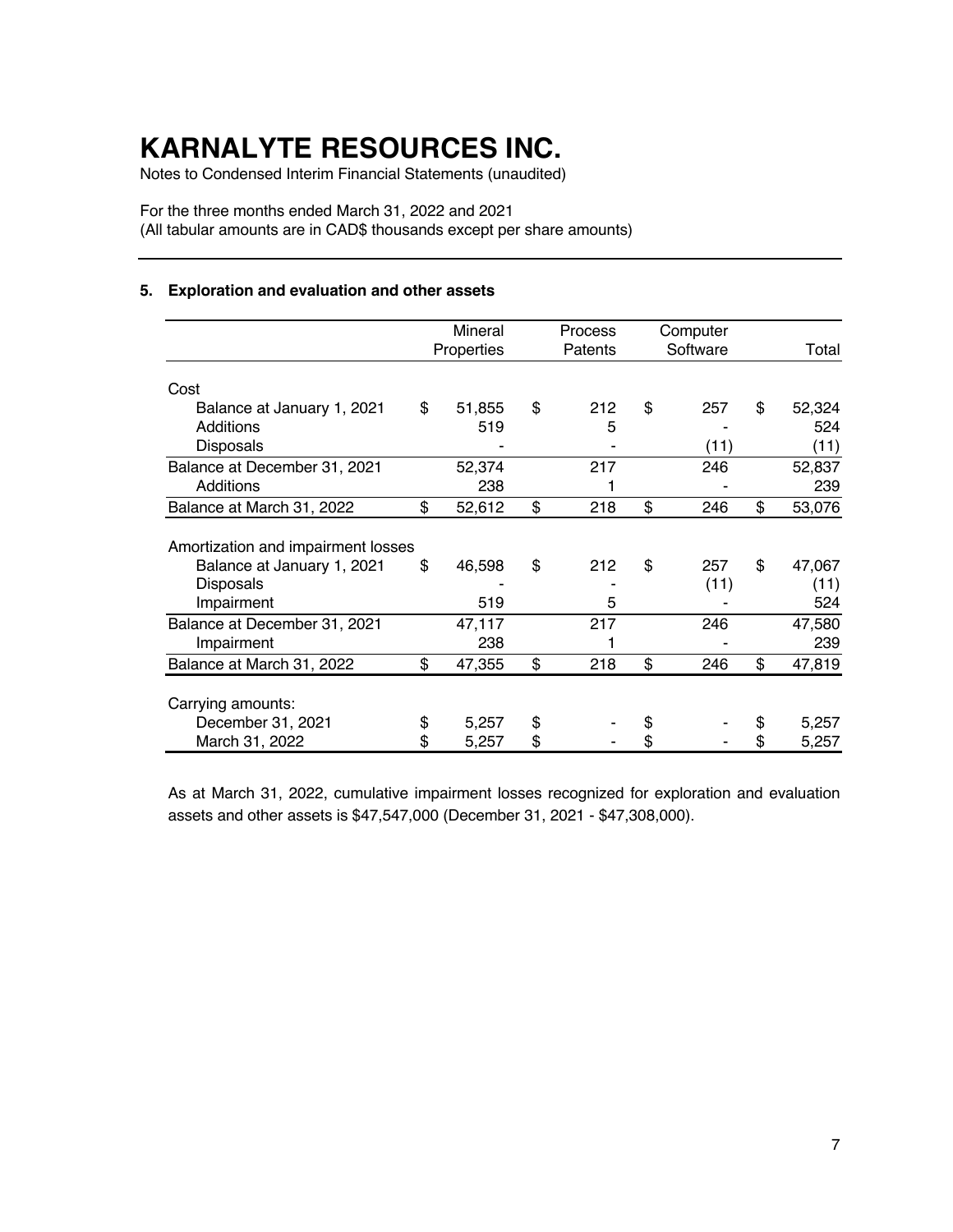Notes to Condensed Interim Financial Statements (unaudited)

For the three months ended March 31, 2022 and 2021 (All tabular amounts are in CAD\$ thousands except per share amounts)

### **6. Decommissioning liability**

|                                                                  |   | March 31,<br>2022 | December 31,<br>2021      |
|------------------------------------------------------------------|---|-------------------|---------------------------|
| Beginning balance<br>Change in estimate<br>Unwinding of discount | S | 1,746<br>(209)    | \$<br>1,812<br>(93)<br>27 |
| <b>Ending balance</b>                                            | S | 1.544             | \$<br>.746                |

The undiscounted amount of estimated costs required to settle the obligations at March 31, 2022 is \$1,730,000 (December 31, 2021 - \$1,730,000) which are expected to be incurred in 2038. As at March 31, 2022 the estimated costs have been inflated at 1.85 percent (December 31, 2021 – 1.72 percent) and discounted at a risk free rate of 2.44 percent (December 31, 2021 – 1.67 percent).

### **7. Share capital**

### (a) Authorized

As at March 31, 2022 and 2021 the Company was authorized to issue an unlimited number of common shares. The holders of common shares are entitled to receive dividends as declared by the Company and are entitled to one vote per share. Since its inception, the Company has not declared a dividend. No common shares were issued throughout the three months ended March 31, 2022.

The Company is also entitled to issue an unlimited number of preferred shares. There were no preferred shares issued throughout the three months ended March 31, 2022.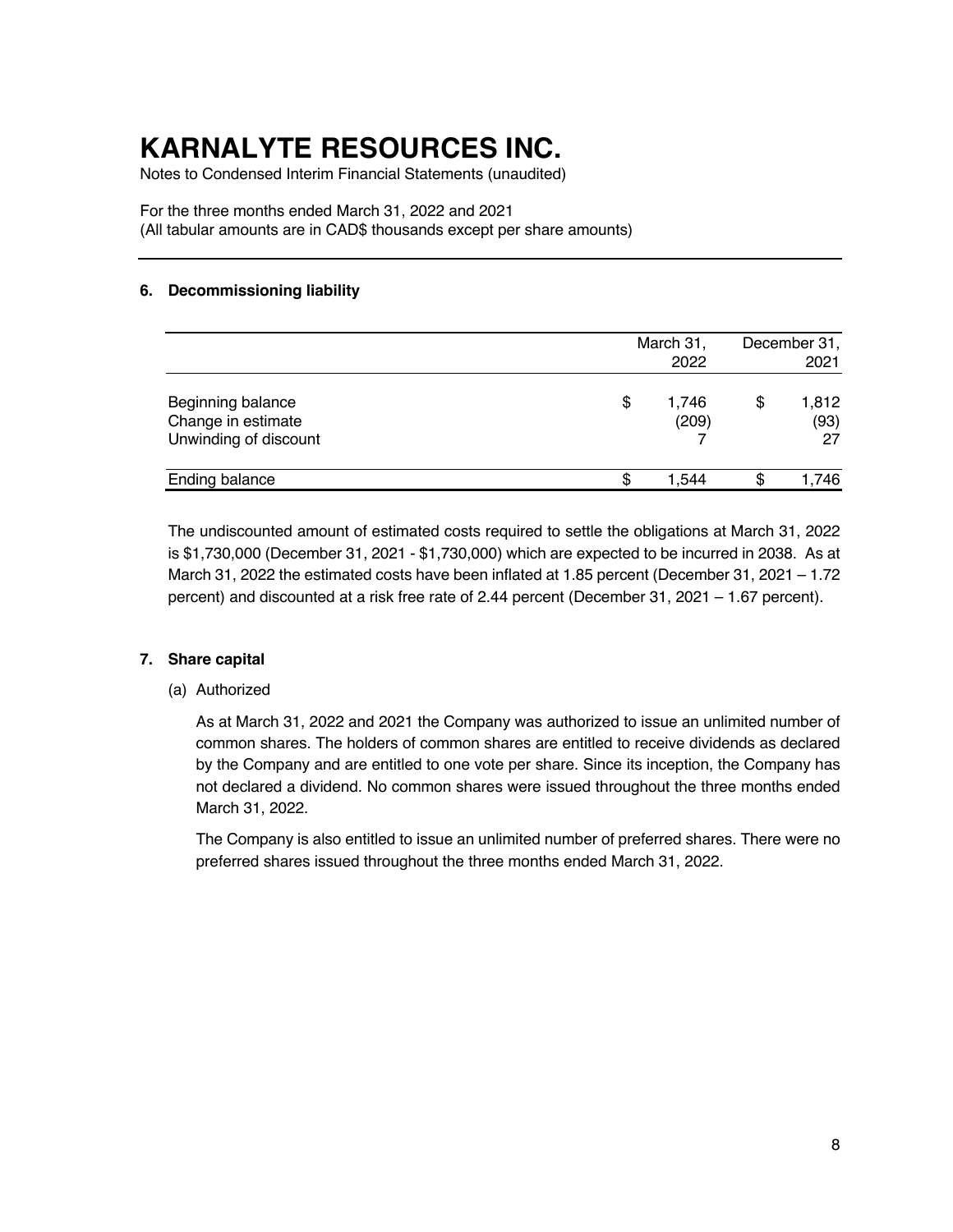Notes to Condensed Interim Financial Statements (unaudited)

For the three months ended March 31, 2022 and 2021 (All tabular amounts are in CAD\$ thousands except per share amounts)

### **7. Share capital (continued)**

(b) Earnings per share

Basic earnings per share were calculated as follows:

|                                                                  |   | 2022   |    | 2021   |
|------------------------------------------------------------------|---|--------|----|--------|
| Loss for the period ending March 31,                             | S | (419)  | \$ | (577)  |
| Weighted average number (thousands) of common shares outstanding |   | 42.174 |    | 42,174 |
| Basic loss per share                                             | S | (0.01) | S  | (0.01) |

Basic loss per share is calculated using the weighted average number of shares outstanding during the year. Diluted per share amounts are equal to basic per share amounts due to the Company incurring a net loss for the period. Excluded from the diluted per share calculations were 945,000 (2021 – 950,000) options as their effect would have been anti-dilutive.

(c) Share-based compensation expense

The Company has a stock option plan under which directors, officers and non-employees of the Company are eligible to receive stock options. The aggregate number of common shares to be issued upon the exercise of all stock options granted under the plan shall not exceed 10% of the issued common shares of the Company at the time of granting of the options. Options granted under the plan generally have a term of two to five years and vest at terms to be determined by the directors at the time of grant. The exercise price of each option shall be determined by the directors at the time of grant but shall not be less than the price permitted by the policies of the stock exchange on which the Company's common shares are then listed.

The number (thousands) and weighted average exercise prices of share options are as follows:

|                                                       |                      | 2022 |                                       |                      | 2021 |                                       |  |  |
|-------------------------------------------------------|----------------------|------|---------------------------------------|----------------------|------|---------------------------------------|--|--|
|                                                       | Number of<br>options |      | Weighted<br>average<br>exercise price | Number of<br>options |      | Weighted<br>average<br>exercise price |  |  |
| Outstanding at January 1,<br>Issued during the period | 945<br>-             | \$   | 0.38<br>۰                             | 950<br>-             | \$   | 0.42                                  |  |  |
| Outstanding at March 31,                              | 945                  |      | 0.38                                  | 950                  |      | 0.42                                  |  |  |
| Exercisable at March 31,                              | 570                  | S    | 0.46                                  | 605                  | \$   | 0.54                                  |  |  |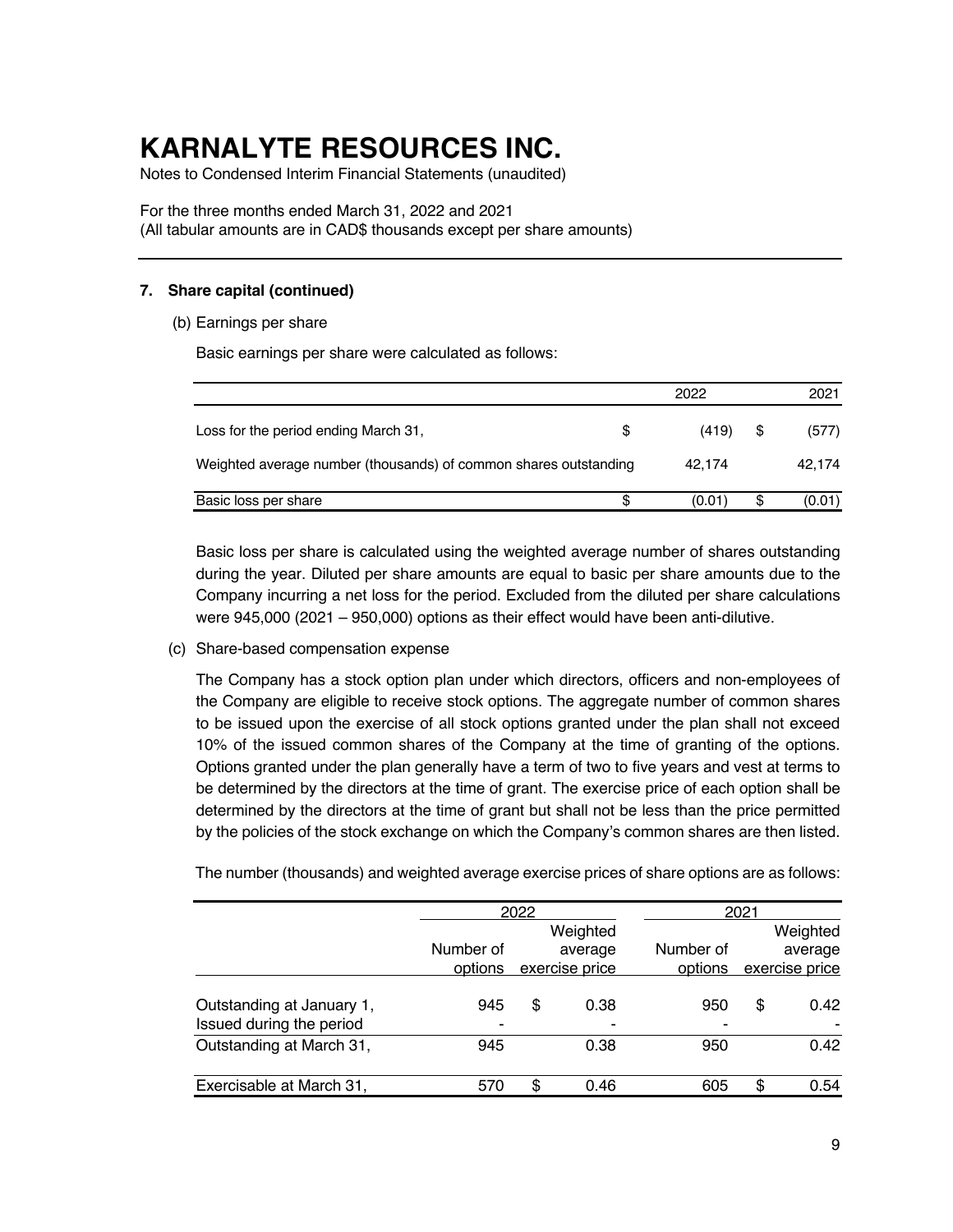Notes to Condensed Interim Financial Statements (unaudited)

For the three months ended March 31, 2022 and 2021 (All tabular amounts are in CAD\$ thousands except per share amounts)

### **7. Share capital (continued)**

(c) Share-based compensation expense (continued)

| Number of   |              |            |                |  |
|-------------|--------------|------------|----------------|--|
| Options     | Exercise     | Remaining  | Exercisable    |  |
| Outstanding | <b>Price</b> | Life (yrs) | <b>Options</b> |  |
|             |              |            |                |  |
| 15,000      | \$<br>0.75   | 0.20       | 15,000         |  |
| 15,000      | 0.75         | 0.70       | 15,000         |  |
| 175,000     | 0.51         | 1.19       | 175,000        |  |
| 35,000      | 0.75         | 1.21       | 35,000         |  |
| 35,000      | 0.75         | 1.71       | 35,000         |  |
| 35,000      | 0.75         | 2.21       | 35,000         |  |
| 35,000      | 0.75         | 2.71       | 35,000         |  |
| 300,000     | 0.19         | 3.29       | 225,000        |  |
| 300,000     | 0.27         | 4.67       |                |  |
|             |              |            |                |  |
| 945,000     | \$<br>0.38   | 1.99       | 570,000        |  |

Share-based compensation of \$14,000 (2021 - \$9,000) was expensed during the three month period ended March 31, 2022. The forfeiture rate assumed in the calculation of all share based compensation expenses was 11%.

### **8. Supplemental cash flow information**

Operating activities included in the statements of cash flows are as follows:

| March 31,                                                                                                  |    | 2021               |                             |
|------------------------------------------------------------------------------------------------------------|----|--------------------|-----------------------------|
| Changes in non-cash working capital<br>Trade and other receivables<br>Prepaids<br>Trade and other payables | \$ | (19)<br>(83)<br>40 | \$<br>(4)<br>(378)<br>(377) |
|                                                                                                            | ß. | (62                | 759,                        |